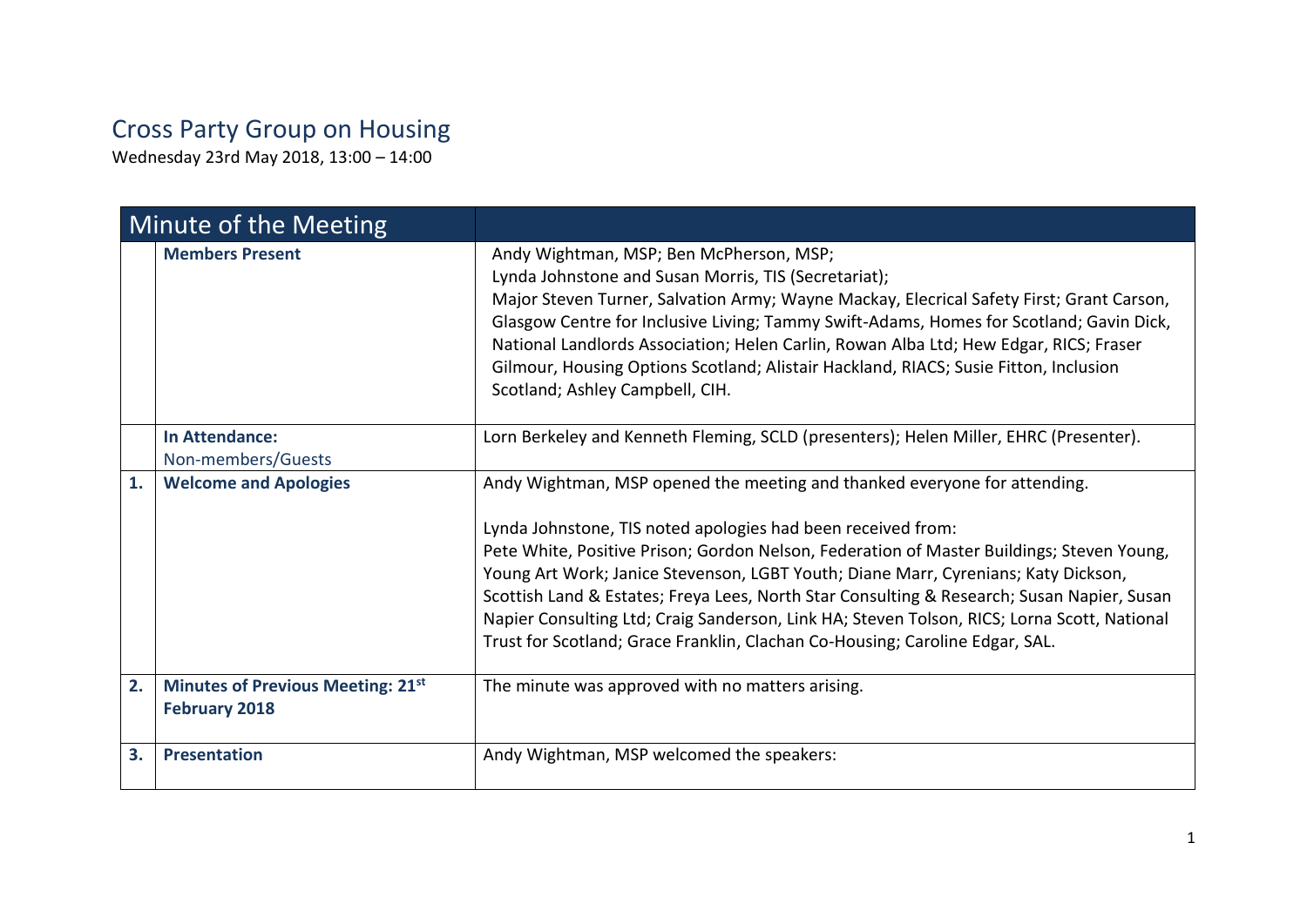|                                                                            | Lorn Berkeley and Kenneth Fleming from the Scottish Commission for Learning Disability<br>and Helen Miller from the Equality and Human Rights Commission.                                                                                                                                                                                                                                                                                                                                                                                                       |
|----------------------------------------------------------------------------|-----------------------------------------------------------------------------------------------------------------------------------------------------------------------------------------------------------------------------------------------------------------------------------------------------------------------------------------------------------------------------------------------------------------------------------------------------------------------------------------------------------------------------------------------------------------|
|                                                                            | Presentation one: Scottish Commission for Learning Disability (SCLD)                                                                                                                                                                                                                                                                                                                                                                                                                                                                                            |
|                                                                            | The SCLD Report - Improving outcomes for people with learning disabilities: opportunities<br>and challenges for housing was circulated. An electronic copy had been circulated with the<br>agenda for the meeting.                                                                                                                                                                                                                                                                                                                                              |
|                                                                            | The presentation covered the key findings and recommendations from the report:                                                                                                                                                                                                                                                                                                                                                                                                                                                                                  |
| $\bullet$<br>$\bullet$<br>$\bullet$<br>$\bullet$<br>$\bullet$<br>$\bullet$ | Context:<br>Keys to Life – Scotland's 10 year LD strategy - Thinking about approach to future services<br>and extend the focus beyond Health and Social Care<br>How people live is very important<br>Housing policy for people with learning disabilities - historically people were deprived<br>freedom and institutionalised<br>Christie Report has led to policies around support for independent living<br>Fairer Scotland – empowered to be active citizens<br>Housing underpins how people contribute to communities and impact on health<br>inequalities |
| $\bullet$<br>$\bullet$<br>$\bullet$<br>٠                                   | <b>Findings:</b><br>IPSOS MORI - reviewed a wide range of available data.<br>People with Learning disability are more likely to be in the Social Rented Sector<br>Shift away from care homes to supported accommodation<br>Some Local Authorities favour shared living (cost driven)                                                                                                                                                                                                                                                                            |
| $\bullet$                                                                  | What works - accessible design is important but need to focus on more than physical<br>design<br>Housing options – more person-centred: aimed at addressing all needs                                                                                                                                                                                                                                                                                                                                                                                           |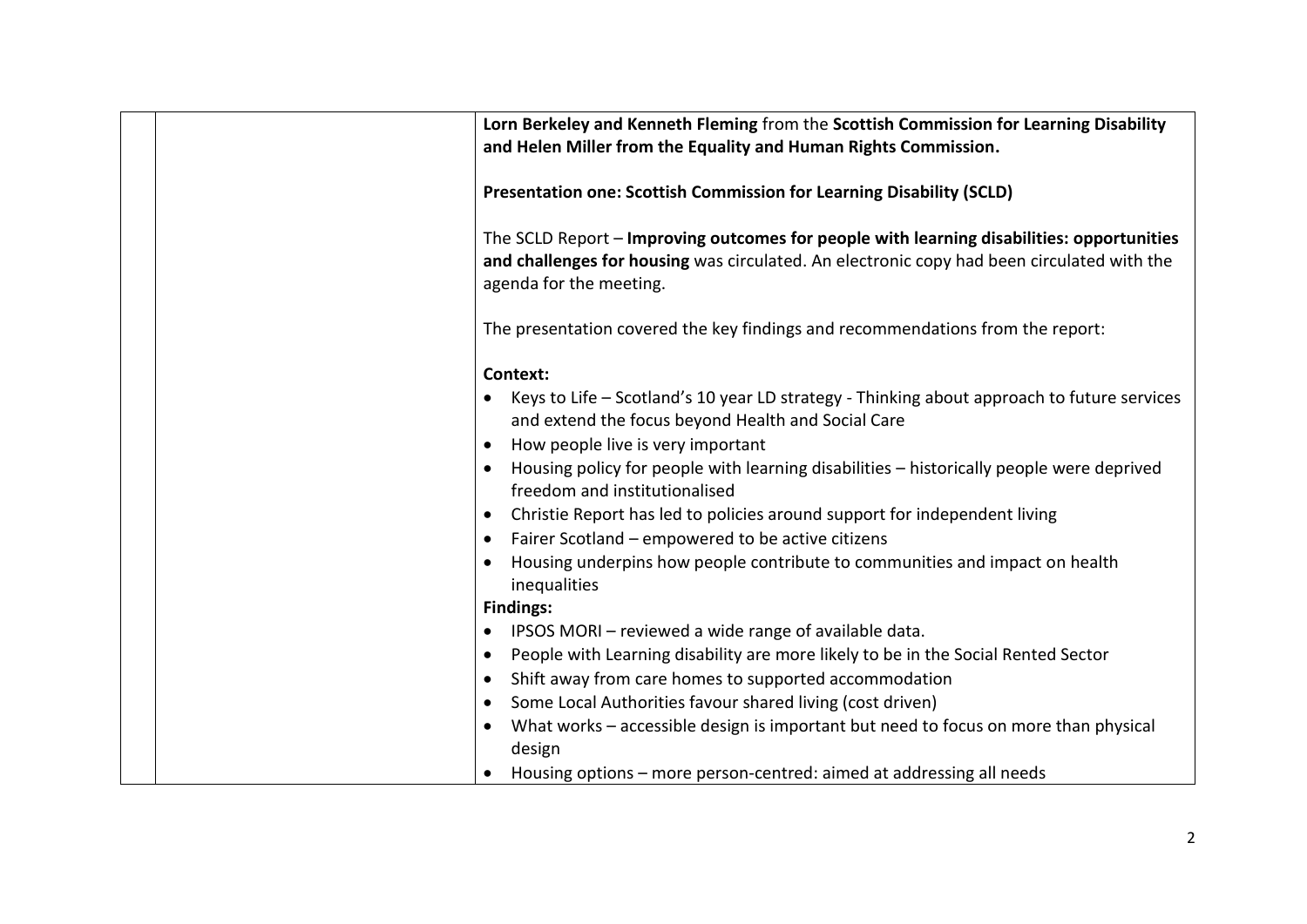| Features that are important to the perceived happiness and ability to participate in local<br>$\bullet$<br>communities:<br>o Family & Friends<br><b>Local Amenities</b><br>$\circ$<br>o Safety<br>Lack of choice in the PRS and Owner Occupied sectors mean that people need to move<br>٠<br>away.<br>Less funding - impact on support packages<br>٠<br>Welfare Reform - negative impact on people's access to appropriate housing<br>$\bullet$<br>Lack of information - constraint on degree of choice<br>$\bullet$<br>Inappropriate and inaccessible advice<br>$\bullet$<br>Not enough 'joined up' strategic thinking<br>$\bullet$<br><b>Next steps:</b><br>Influence on Ihub home & place work streams HSCP Housing contribution statements<br>٠<br>Engagement across different networks to avoid narrow Learning disability policy silo.<br>٠<br>Housing in widest context - living as a 'theme' not just thinking<br>$\bullet$<br><b>Presentation Two: Equality &amp; Human Rights Commission (EHRC)</b><br>A summary of Equality and Human Rights Commission - The Inquiry into Housing for Disabled<br>People was circulated. An electronic copy had been circulated with the agenda for the<br>meeting.<br>The presentation covered the key findings and recommendations from the report:<br>THE EHRC has the statutory power of enquiry - they made use of this power to look at |
|-------------------------------------------------------------------------------------------------------------------------------------------------------------------------------------------------------------------------------------------------------------------------------------------------------------------------------------------------------------------------------------------------------------------------------------------------------------------------------------------------------------------------------------------------------------------------------------------------------------------------------------------------------------------------------------------------------------------------------------------------------------------------------------------------------------------------------------------------------------------------------------------------------------------------------------------------------------------------------------------------------------------------------------------------------------------------------------------------------------------------------------------------------------------------------------------------------------------------------------------------------------------------------------------------------------------------------------------------------------------------------------------|
| housing for disabled people, requesting information from agencies - who must respond in a<br>formal way.                                                                                                                                                                                                                                                                                                                                                                                                                                                                                                                                                                                                                                                                                                                                                                                                                                                                                                                                                                                                                                                                                                                                                                                                                                                                                  |
|                                                                                                                                                                                                                                                                                                                                                                                                                                                                                                                                                                                                                                                                                                                                                                                                                                                                                                                                                                                                                                                                                                                                                                                                                                                                                                                                                                                           |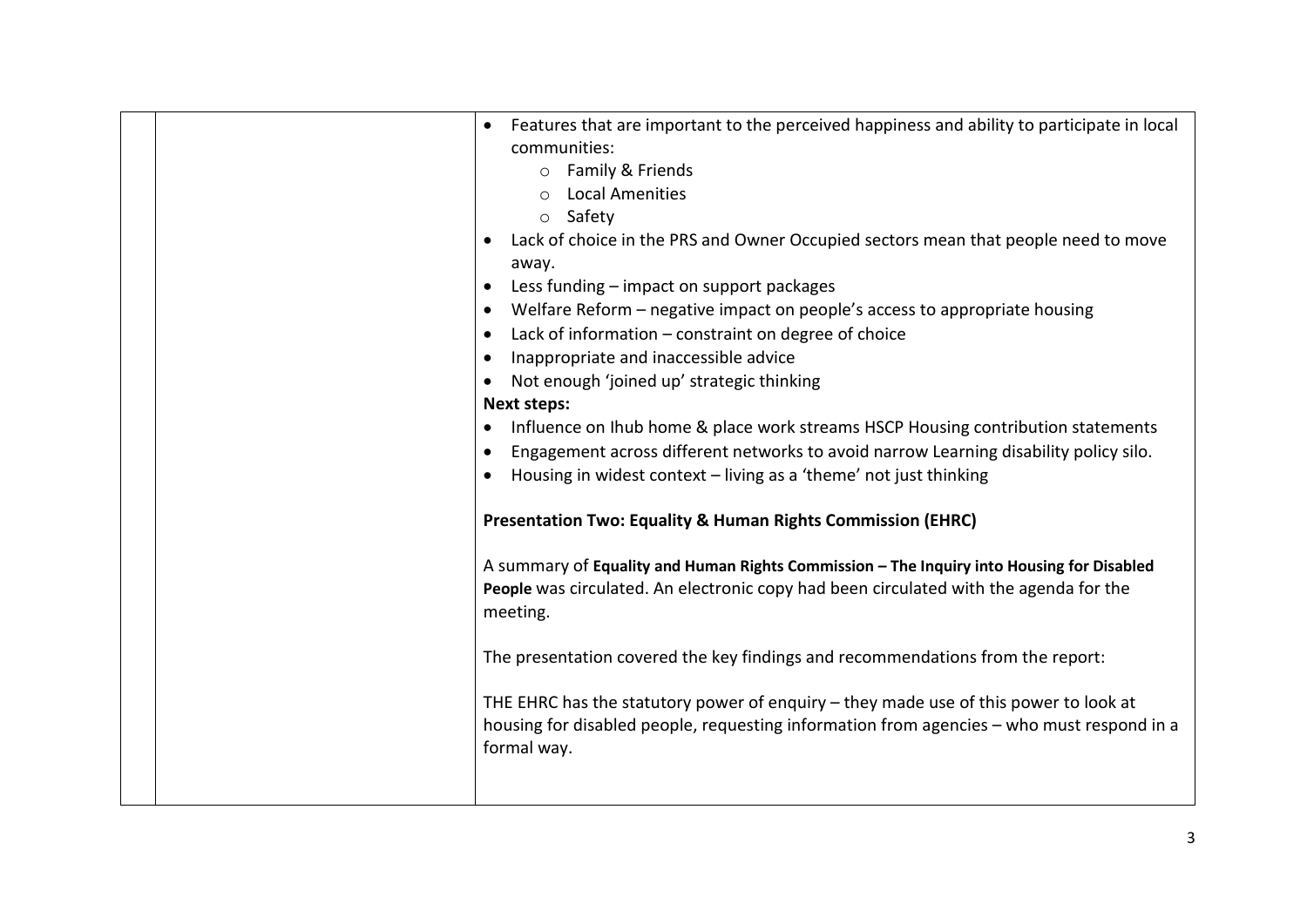| The inquiry covered:                                                                                                                                            |
|-----------------------------------------------------------------------------------------------------------------------------------------------------------------|
| Supply<br>$\bullet$                                                                                                                                             |
| Allocation<br>$\bullet$                                                                                                                                         |
| Adaptation<br>$\bullet$                                                                                                                                         |
| Planning & building standards<br>$\bullet$                                                                                                                      |
| Public sector duty<br>$\bullet$                                                                                                                                 |
| Human rights duty<br>$\bullet$                                                                                                                                  |
| Big focus on independent living for disabled people<br>$\bullet$                                                                                                |
| Heard a lot of stories of unsatisfactory conditions<br>$\bullet$                                                                                                |
| Commissioned research<br>$\bullet$                                                                                                                              |
| 30/32 Scottish Local Authorities responded to the survey<br>$\bullet$                                                                                           |
| Stirling University - carried out a literature review and case studies<br>$\bullet$                                                                             |
|                                                                                                                                                                 |
| 4 main themes emerged:                                                                                                                                          |
| (1)Experience                                                                                                                                                   |
| Challenge – England, Scotland & Wales different coverage because of policy & legal<br>$\bullet$<br>variations, but experiences of disabled people are the same. |
| Often stuck in hospital or living in unsuitable accommodation - young people in<br>$\bullet$<br>sheltered as e.g.                                               |
| (2)Supply                                                                                                                                                       |
| Wheelchair housing not available widely<br>$\bullet$                                                                                                            |
| Need to think about how disabled people are considered in 50,000 houses target.<br>$\bullet$                                                                    |
| Horizon Housing - 80% increase in demand for wheelchair housing<br>$\bullet$                                                                                    |
| 24% of housing organisations said they had good data on disable people in their area.<br>$\bullet$                                                              |
| 10,000 disabled people on Local Authority waiting lists - wide variation of ease of access<br>$\bullet$                                                         |
| Policies generally quite weak on assessing needs and allocating adequately<br>$\bullet$                                                                         |
|                                                                                                                                                                 |
|                                                                                                                                                                 |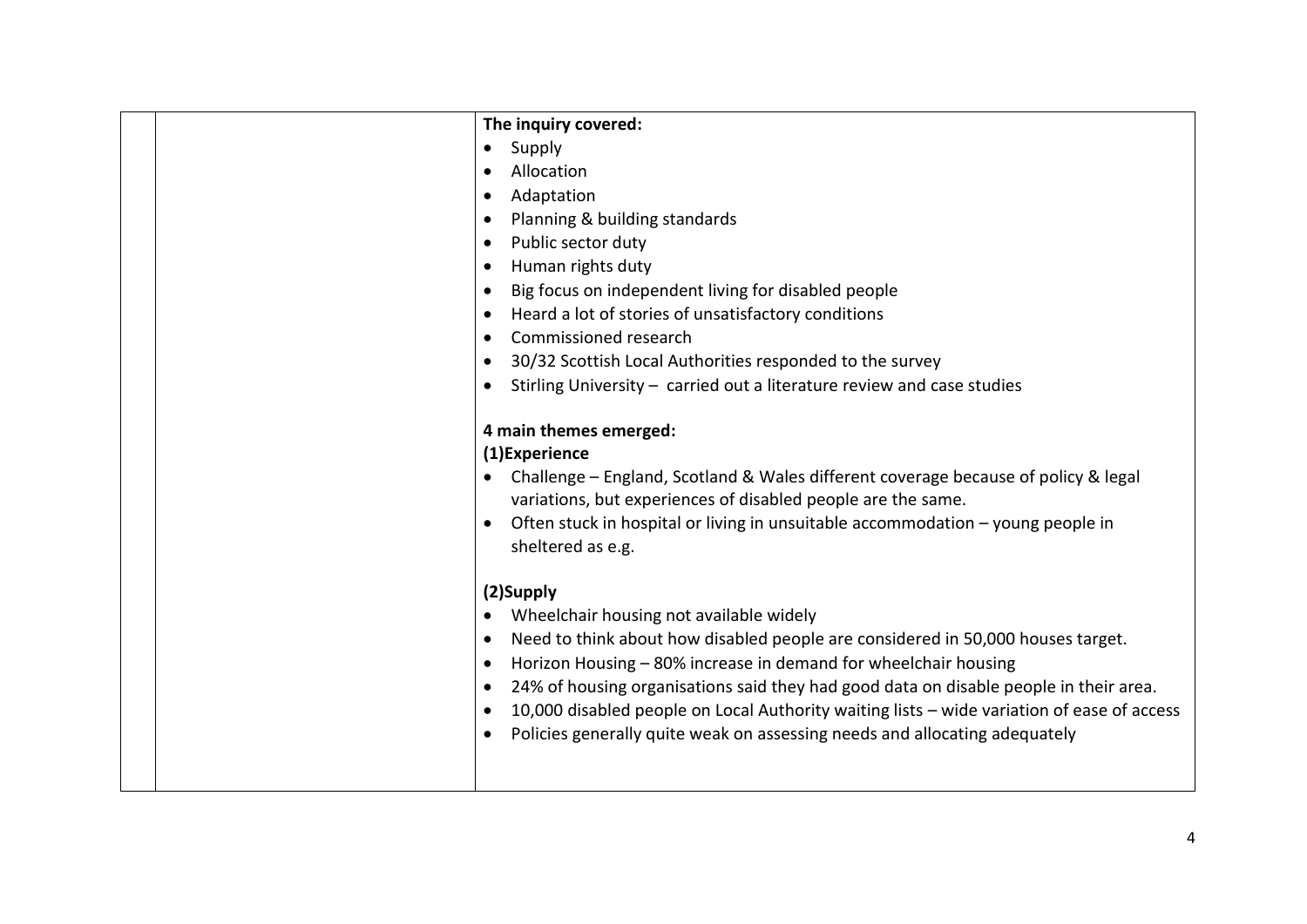| (3) Adaptations                                                                                                                                         |
|---------------------------------------------------------------------------------------------------------------------------------------------------------|
| Complex                                                                                                                                                 |
| Variation between sectors                                                                                                                               |
| Wastage is a big concern of providers<br>$\bullet$                                                                                                      |
| Managing stock well<br>$\bullet$                                                                                                                        |
| Funding for adaptations - pot runs out.                                                                                                                 |
|                                                                                                                                                         |
| (4)Supported Housing                                                                                                                                    |
| Planning & Building regulations<br>$\bullet$                                                                                                            |
|                                                                                                                                                         |
| <b>Next steps/recommendations:</b>                                                                                                                      |
| Need to ow local authorities use public sector equality duty to assess need<br>$\bullet$                                                                |
| Not consistently using EQIA<br>$\bullet$                                                                                                                |
| SG to set a target for wheelchair housing<br>$\bullet$                                                                                                  |
| Review of adaptation legislation and policies<br>$\bullet$                                                                                              |
| Accessible housing registers - should be monitored and reviewed<br>$\bullet$                                                                            |
| Want to work collaboratively with organisations interested in the issues                                                                                |
|                                                                                                                                                         |
| <b>Discussion:</b>                                                                                                                                      |
| Following both presentations, group members had the opportunity to discuss the content -                                                                |
| the following points were recorded:                                                                                                                     |
|                                                                                                                                                         |
| 2 very interesting presentations – support both reports and hope the Scottish<br>$\bullet$<br>government will respond positively to the recommendations |
| It was confirmed that private sector housing providers had been involved in the EHRC                                                                    |
| research.                                                                                                                                               |
| The 10% target for adapted properties is across all tenures (not just affordable housing)                                                               |
| EHRC to meet with Housing Minister to discuss the figure.                                                                                               |
| Need for Governance from Scottish Government or developers go to Local Authorities                                                                      |
| who don't have targets in place.                                                                                                                        |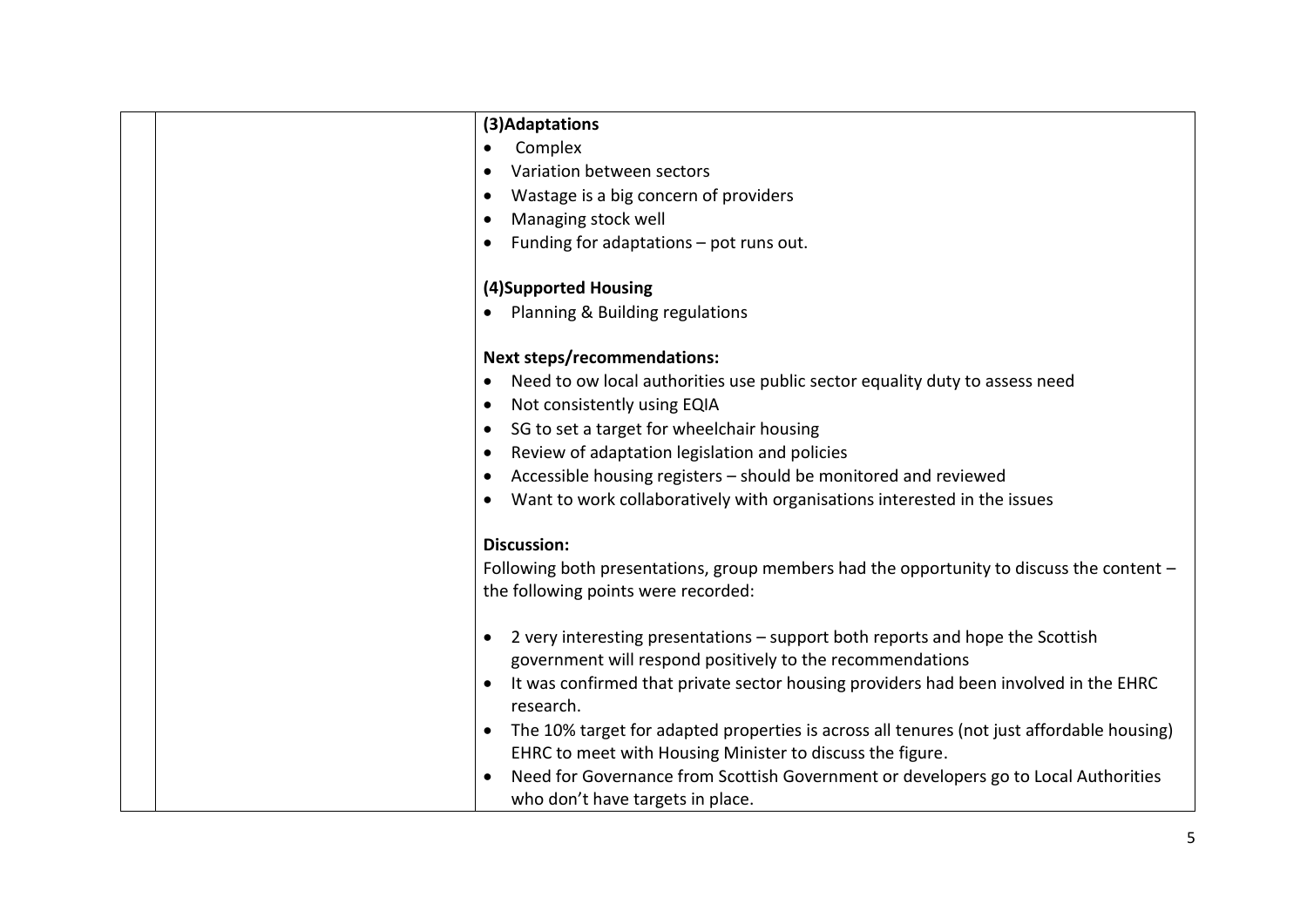|  | 'London Plan' was cited as a good e.g. of where targets work.<br>$\bullet$<br>Noted that the lack of affordable, suitable housing is a major barrier to people becoming<br>$\bullet$<br>active citizens - people are living in inappropriate housing and/or trapped in hospitals or<br>discharged to care/nursing homes.<br>There was a suggestion that intolerable conditions are breaking disabled people's human<br>rights.<br>Agreement that a 10% target is badly needed - there's a crisis brewing<br>Noted that the 2014 Act and the changes that are required to allocation polices as a<br>$\bullet$<br>result of this mean that many landlords are working on reviewing their policies - now is a<br>good time to contact landlords to discuss linking CHRs and accessible housing registers as<br>part of this work.<br>GCIL has developed a register - it is advanced and can link people to properties - but<br>without SG to direct, it will be difficult to get providers/landlords to sign up.<br>There are massive differences in practice across the 32 Local Authorities - reflecting<br>$\bullet$<br>different economic issues and urban/rural issues.<br>The level of adaptations that are pulled out and wasted is very disappointing<br>$\bullet$<br>CIH are currently preparing a practice guide for landlords implementing the 2014 Act -<br>this is an opportunity to get involved and think about how these issues should be<br>reflected in allocation policies.<br>No-one had submitted evidence about need to open up sect 75 requirements -<br>members should consider doing this.<br>Getting supply right isn't all that's required - ensuring people have choices and access to<br>information is essential to help people live good lives.<br>Andy Whiteman suggested that given that Local Authorities set individual targets to deliver<br>50,000 houses - there is clearly more work to be done to influence the type of properties |
|--|--------------------------------------------------------------------------------------------------------------------------------------------------------------------------------------------------------------------------------------------------------------------------------------------------------------------------------------------------------------------------------------------------------------------------------------------------------------------------------------------------------------------------------------------------------------------------------------------------------------------------------------------------------------------------------------------------------------------------------------------------------------------------------------------------------------------------------------------------------------------------------------------------------------------------------------------------------------------------------------------------------------------------------------------------------------------------------------------------------------------------------------------------------------------------------------------------------------------------------------------------------------------------------------------------------------------------------------------------------------------------------------------------------------------------------------------------------------------------------------------------------------------------------------------------------------------------------------------------------------------------------------------------------------------------------------------------------------------------------------------------------------------------------------------------------------------------------------------------------------------------------------------------------------------------------------------------------------------------|
|  | being delivered. He proposed that this issue be picked up as an action by the group - to<br>draft a letter to Kevin Stewart and think about driving the conversation deeper on behalf of<br>the group.                                                                                                                                                                                                                                                                                                                                                                                                                                                                                                                                                                                                                                                                                                                                                                                                                                                                                                                                                                                                                                                                                                                                                                                                                                                                                                                                                                                                                                                                                                                                                                                                                                                                                                                                                                   |